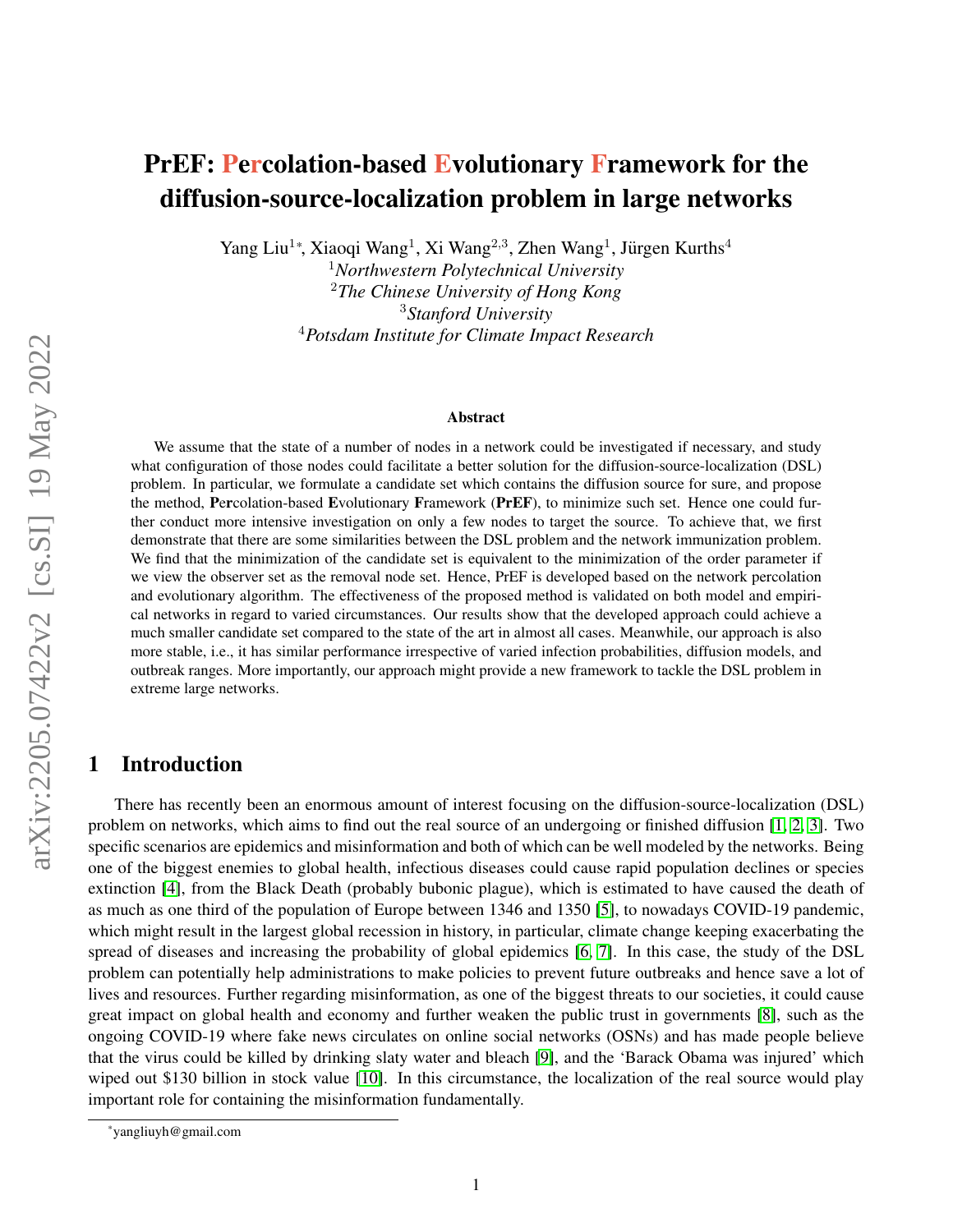The main task of the DSL problem is to find an estimator that could give us an inferred source based on the known partial information, and the most ideal estimator is the one that gives us the real source. However, due to the complexity of contact patterns and the uncertainty of diffusion models, the real source is generally almost impossible to be inferred exactly, even the underlying network is a tree [\[11\]](#page-11-0). Hence, as an alternative, the error distance is used, and an estimator is said to be better than another one if the corresponding inferred source is closer to the real source in hop-distance [\[2,](#page-10-1) [3,](#page-10-2) [11,](#page-11-0) [12,](#page-11-1) [13,](#page-11-2) [14\]](#page-11-3). And therefore, varied methods have been developed to minimize such error distance based on different-known-information assumptions, such as observers having knowledge of time stamps and infection directions [\[2\]](#page-10-1), the diffusion information [\[15\]](#page-11-4), and the states of all nodes [\[3\]](#page-10-2), etc. [\[11,](#page-11-0) [14\]](#page-11-3). But here we argue that: what should we do next once we acquire the estimator having small error distance? Indeed, one can carry out intensive detection on the neighbor region of the inferred source to search for the real source. In this case, for regular networks, a small error distance is usually associated with a small number of nodes to be checked. However, most real-world networks are heterogeneous, which indicates that even a short error distance might correspond to a great number of nodes, especially those social networks.

Hence, in this paper, we present a method, Percolation-based Evolutionary Framework (PrEF), to tackle the DSL problem by suppressing a candidate set that the real source belongs to for sure. In particular, we assume that there are a group of nodes in the networks, whose states can be investigated if necessary. Meanwhile, those nodes are also assumed to have information of both time stamps and infection directions. Then, our goal is to use as fewer observers (nodes) as possible to achieve the containment of the candidate set. We find that such goal can be reached by the solution of the network immunization problem. Hence, we have our method based on the network percolation and evolutionary computation. Results on both model and empirical networks show that the proposed method is much better compared to the state-of-the-art approaches.

Key contributions of this paper are summarized as follows:

- DSL vs. network immunization. We concretely study and derive the connection of the DSL problem and the network immunization problem, and find that the solution of the network immunization problem can be used to and could effectively cope with the DSL problem.
- Percolation-based evolutionary framework. We propose a percolation-based evolutionary framework to solve the DSL problem, which takes a network percolation process and potentially works for a range of scenarios.
- Extensive evaluation on synthetic and empirical networks. We evaluate the proposed method on two synthetic networks and four empirical networks drawn from different real-world scenarios, whose sizes are up to over 800, 000 nodes. Results show that our method is more effective, efficient, and stable than thestate-of-the-art approaches, and is also capable of handling large networks.

## 2 Related Work

DSL approaches. Shah and Zaman first studied the DSL problem of single diffusion source and introduced the rumor centrality method by counting the distinct diffusion configurations of each node [\[1,](#page-10-0) [16\]](#page-11-5). They considered the Susceptible-Infected (SI) model and concluded that a node is said to be the source with higher probability if it has a larger rumor centrality. Following that, Dong et al. also investigated the SI model and proposed a better approach based on the local rumor center generalized from the rumor centrality, given that a priori distribution is known for each node being the rumor source [\[17\]](#page-11-6). Similarly, Zhu and Ying investigated the problem under the Susceptible-Infected-Recovered (SIR) model and found that the Jordan center could be used to characterize such probability [\[12\]](#page-11-1). Wang et al. showed that the detection probability could be boosted if multiple diffusion snapshots were observed [\[13\]](#page-11-2), which can be viewed as the case that the information of the diffusion time was integrated to some extent. Indeed, if the time-stamp or other additional information is known, the corresponding method would usually work better [\[2,](#page-10-1) [3,](#page-10-2) [18\]](#page-11-7). In short, almost all those exiting methods study the DSL problem on either simple networks (such a tree-type networks or model networks) or small empirical networks. Hence, their performance might be questioned in real and complex scenarios, such as networks having a lot of cycles [\[19,](#page-11-8) [20\]](#page-11-9).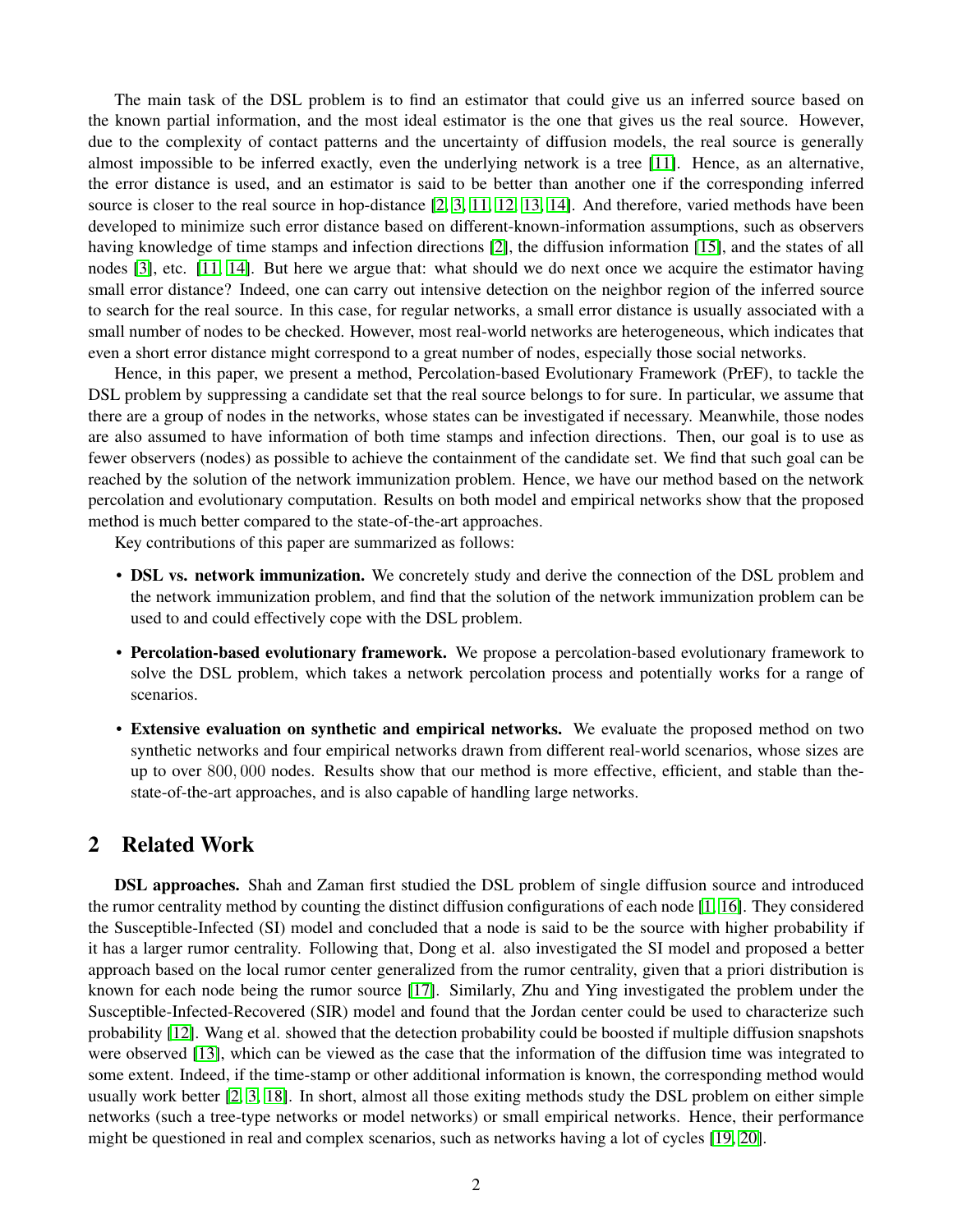Network immunization. The network immunization problem aims to find a key group of nodes whose removal could fragment a given network to the greatest extend, which has been proved to be a NP-hard problem [\[21\]](#page-11-10). In general, approaches for coping with this problem can be summarized into four categories. The first one is to obtain the key group by strategies such as randomly selecting nodes from the network, which is usually called local-information-based methods [\[22,](#page-11-11) [23\]](#page-11-12). In this scope, since the network topology information does not have to be precisely known, these methods would be quite useful in some scenarios. Rather than that, when the network topology is known, the second category is usually much more effective. Methods of the second category draw the key group by directly classifying nodes based on measurements like degree centrality, eigenvector centrality, pagerank, and betweenness centrality [\[20\]](#page-11-9). More concretely, they firstly calculate the importance of each node using their centralities and choose those ranking on the top as the key group. The third category takes the same strategy but will heuristically update the importance of nodes in the remaining network after the most important node is removed, and the key group eventually consists of all removed nodes [\[21\]](#page-11-10). The last category obtains the key group in indirect ways [\[24,](#page-11-13) [25\]](#page-11-14). For instance, refs. [\[26,](#page-11-15) [27\]](#page-11-16) achieve the goal by tackling the feedback vertex set problem.

### 3 Model

We assume that a diffusion  $\zeta$  occurs on a network  $G(\mathcal{V}, \mathcal{E})$ , where V and E are the corresponding node set and edge set, respectively. Letting  $e_{uv} \in \mathcal{E}$  be the edge between nodes u and v, we define the nearest neighbor set regarding u as  $\Gamma(u) = \{v, \forall e_{uv} \in \mathcal{E}\}\$ . A connected component  $c_i$  of G is a subnetwork  $G'(\mathcal{V}', \mathcal{E}')$  satisfying  $V' \subset V$ ,  $\mathcal{E}' = \mathcal{E} \cap (\mathcal{V}' \times \mathcal{V}')$ , and  $\mathcal{E} \cap ((\mathcal{V} \setminus \mathcal{V}') \times \mathcal{V}') \equiv \emptyset$ . In particular, denoting  $|c_i|$  the size of  $c_i$  (i.e., the number of nodes in  $c_i$ ), the largest connected component (LCC),  $c_{\text{max}}$ , is then defined as the component that consists of the majority of nodes, that is,  $c_{\text{max}} = \arg \max_{c_i} |c_i|$ . Now assuming that  $G''$  is the remaining network of G after the removal of q fraction nodes and the incident edges, the corresponding size of the LCC,  $|c''_{\text{max}}|$ , will hence be a monotonically decreasing function of q. Such function is also known as the order parameter  $\mathcal{G}(q) = |c''_{\text{max}}|/n$ , where  $n = |V|$  is the number of nodes in G. According to the percolation theory [\[28\]](#page-11-17), when q is large enough, say larger than the critical threshold  $q_c$ , the probability that a randomly selected node belongs to the LCC would approach zero. In other words, if  $q > q_c$ , then there would be no any giant connected component in  $G''$ .

The diffusion  $\zeta$  is generally associated with four factors: the network structure G, the diffusion source  $v_s$ , the dynamic model M, and the corresponding time t, say  $\zeta(G, v_s, M, t)$ . Regarding M, here we particularly consider the Susceptible-Infected-Recovered (SIR) model [\[29\]](#page-11-18) as an example to explain the proposed method. More models will further be discussed in the result section. For nodes of  $G$  governed by the SIR model, their states are either susceptible, infected or recovered. As  $t \to t + 1$ , an infected node u has an infection probability  $\beta_{uv}$  (or a time interval  $\tau_{uv} = 1/\beta_{uv}$ ) to transmit the information or virus, say  $\varsigma$ , to its susceptible neighbor  $v \in \Gamma(u)$ . Meanwhile, it recovers with a recovery probability  $\gamma_u$  (or duration of  $\tau_u = 1/\gamma_u$ ). Those recovered nodes stay in the recovered state and ς cannot pass through a recovered node.

Now supposing that a group of nodes  $\mathcal{O} \in \mathcal{V}$  are particularly chosen as observers and hence their states could be investigated if necessary, we study what and how the configuration of  $\mathcal O$  could facilitate better solutions for the diffusion-source-localization (DSL) problem [\[1,](#page-10-0) [2,](#page-10-1) [3\]](#page-10-2). In particular, we assume that a node  $u \in \mathcal{O}$  would record the relative infection time stamp  $t_u$  once it gets infected. Besides, we also consider that part of  $\mathcal{O}$ , say  $\mathcal{O}_d$ , have the ability to record the infection direction, that is, a node  $u \in \mathcal{O}_d$  can also show us the node v if v transmits ς to u. Based on these assumptions, for a diffusion  $\zeta$  triggered by an unknown diffusion source  $u_s$  at time  $t_0$ , the DSL problem aims to design an estimator  $\sigma(G, \mathcal{O})$  that gives us the inferred source  $\hat{u}_s = \sigma(G, \mathcal{O})$  satisfying  $\widehat{u}_s = \arg \max_{v \in G} \mathcal{P}(\mathcal{O}|v)$ , where  $\mathcal{P}(\mathcal{O}|v)$  is the probability that we observe  $\mathcal{O}$  given  $\zeta(G, v, M, t)$ . Obviously, the state of a node  $i \in \mathcal{O}$  is governed by all parameters of  $\zeta$  but with unknown M and t. Hence, with high probability  $\hat{v}_s$  differs from the real source  $v_s$  in most scenarios [\[2,](#page-10-1) [3,](#page-10-2) [12\]](#page-11-1). And therefore, the error distance  $\epsilon = h(\hat{v}_s, v_s)$  is conducted to verify the performance of an estimator, where  $h(\hat{v}_s, v_s)$  represents the hop-distance between  $\hat{v}_s$  and  $v_s$ . Usually, an estimator is said to be better than another one if it has smaller  $\epsilon$ .

But here we argue that: what should we do next after we obtain the estimator having a small  $\epsilon$ ? Or in other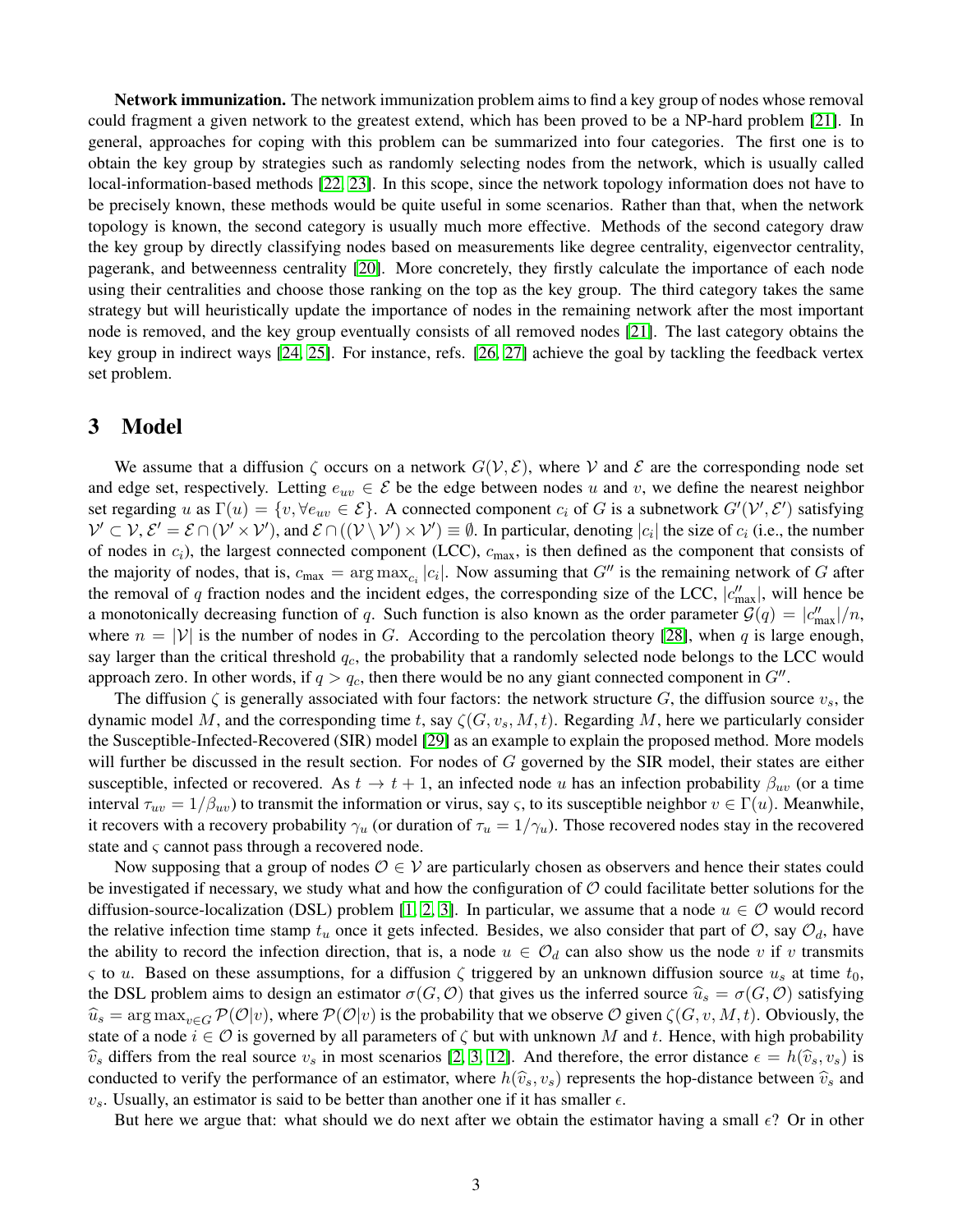words, can the estimator help us find the diffusion source more easily? Indeed, after acquiring  $\hat{v}_s$ , one can further conduct more intensive search on the neighbor region of  $\hat{v}_s$  to detect  $v_s$ . In this case, a small  $\epsilon$  generally corresponds to a small search region. However, due to the heterogeneity of contact patterns in most real-world networks [\[30\]](#page-12-0), even a small region (i.e., a small  $\epsilon$ ) might be associated with a lot of nodes. Therefore, it would be more practical in real scenarios if such estimator gives us a candidate set  $V_c$  satisfying  $v_s \in V_c$  for sure. And hence, we formulate the goal function that this paper aims to achieve as

<span id="page-3-0"></span>
$$
\widehat{\mathcal{O}} = \underset{\mathcal{O}}{\arg \min} |\mathcal{V}_c|, v_s \in \mathcal{V}_c \text{ for sure},\tag{1}
$$

where  $|\mathcal{V}_c|$  is the size of  $\mathcal{V}_c$ . Intuitively, Eq. [\(1\)](#page-3-0) is developed based on the assumption that: the smaller the candidate set, the lower the cost of the intensive search. And in general,  $V_c$  should be finite guaranteed by finite  $\mathcal O$  for an infinite G, otherwise, the cost would be infinite since the intensive search has to be carried out on an infinite population.

#### 4 Method

Let  $V_r$  be the removal node set and  $V_o$  the rest, i.e.,  $V_r \cup V_o = V$  and  $V_r \cap V_o = \emptyset$ . For the subnetwork G' regarding  $V_o$ , the boundary of a connected component  $c_i$ , say  $\widehat{c}_i$ , is defined as

$$
\widehat{c}_i = \{u | e_{uv} \in \mathcal{E}, \forall v \in c_i, \forall u \in \mathcal{V}_r\}.
$$
\n<sup>(2)</sup>

Likewise, we write the component cover  $\alpha(u)$  that a specific node  $u \in V_r$  corresponds to as

$$
\alpha(u) = \bigcup_{v \in \Gamma(u)} c_i(v),\tag{3}
$$

where  $c_i(v)$  represents the component that node v belongs to. Denoting  $t_v$  the time stamp that node v gets infected and  $\mathcal{O}' = \{u|u = \arg\min_{v \in \mathcal{O}} t_v\}$ , where  $t_v$  is assumed to be infinite if v is still susceptible, the proposed approach is developed based on the following observation (Observation [1\)](#page-3-1).

<span id="page-3-1"></span>Observation 1. *Letting*

<span id="page-3-3"></span>
$$
\mathcal{V}'_c = \bigcap_{\forall u \in \mathcal{O}'} \alpha(u) \cup \{u\},\tag{4}
$$

*we then have*  $v_s \in V_c'$  *for sure.* 

<span id="page-3-2"></span>

Figure 1: Examples regarding DSL, where  $V_r = \mathcal{O}$  (Observer) and  $V_o$  the rest. Nodes in susceptible state are colored by green (marked by S), infected by orange (I), and recovered by blue  $(R)$ .  $t_v$  represents the time stamp that node v gets infected, e.g., t<sub>1</sub> of node 1. (a) Snapshot of  $\zeta$ . (b)  $\mathcal{O}' = \{1\}$ , i.e.,  $t_1 < t_v, v \in [2, 7]$ . (c)  $\mathcal{O}' = \{1, 2\}$ , i.e.,  $t_1 = t_2 < t_v, v \in [3, 7]$ .

Example 1. Considering Fig. [1\(](#page-3-2)a) and (b), the boundary of the connected component that the diffusion source belongs to is  $\{1, 2\}$ .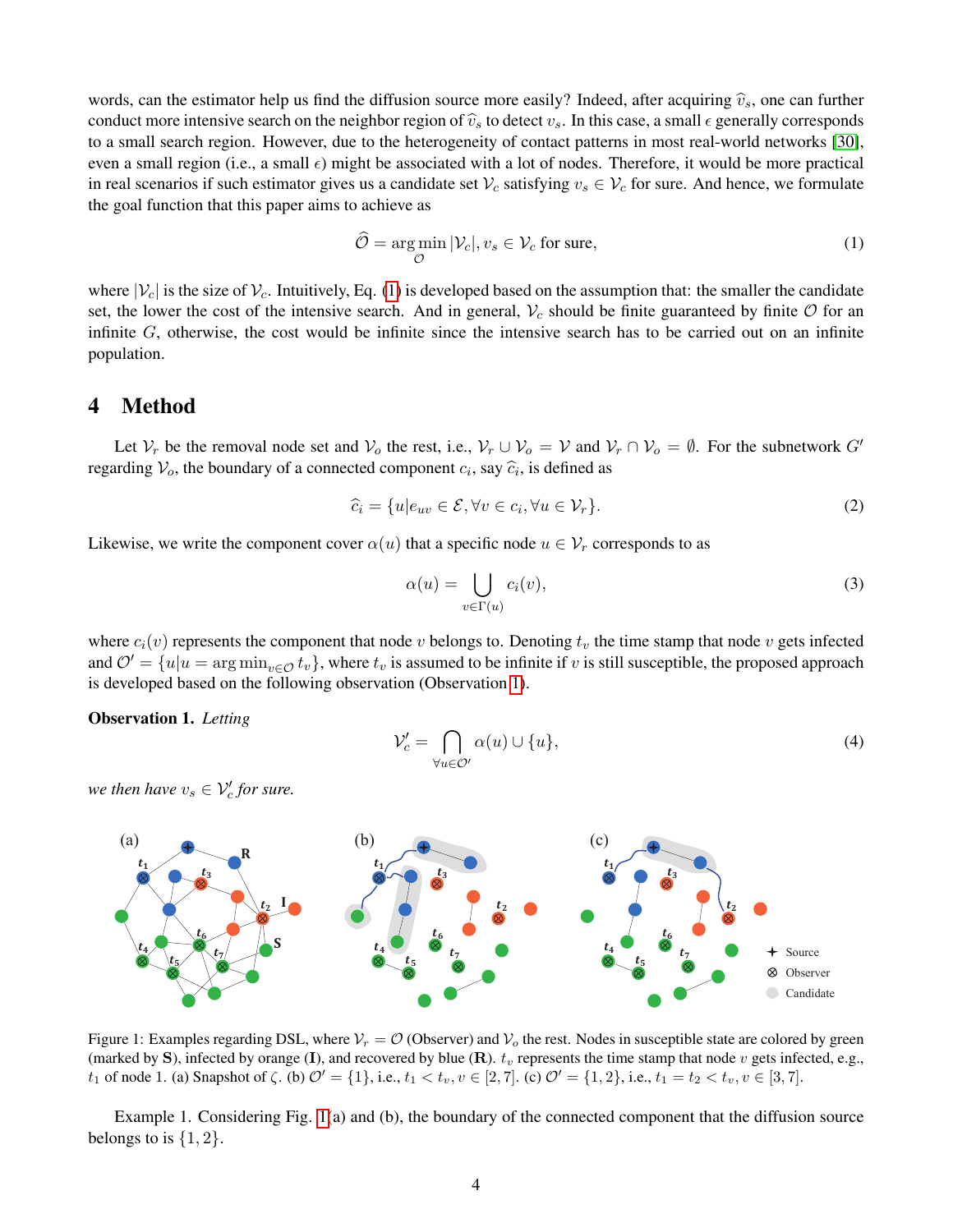Example 2. Regarding Fig. [1\(](#page-3-2)b),  $\alpha(1)$  consists of all nodes covered by those shadows.

Example 3. With respect to Fig. [1\(](#page-3-2)c),  $V_c$  comprises of node 1, node 2, the diffusion source, and the node adjacent to the source.

We now consider the generation of the **observer set**  $\mathcal{O}$  (or equivalently  $V_r$ ). For a given network  $G(V, \mathcal{E})$ constructed by the configuration model [\[31\]](#page-12-1), letting  $\langle k^2 \rangle$  and  $\langle k \rangle$  accordingly be the first and second moments of the corresponding degree sequence, we then have Lemma [1.](#page-4-0)

<span id="page-4-0"></span>Lemma 1. *(Molloy-Reed criterion [\[31\]](#page-12-1)) A network* G *constructed based on the configuration model with high probability has a giant connected component (GCC) if*

$$
\langle k^2 \rangle / \langle k \rangle > 2,\tag{5}
$$

*where GCC represents a connected component whose size is proportional to the network size* n*.*

Now suppose that  $V_r$  consists of nodes randomly chosen from G and let  $q = |V_r|$  represent the fraction of removed nodes. Apparently, such removal would change the degree sequence of the remaining network (i.e., subnetwork  $G'$ , also see Fig. [1\(](#page-3-2)b) as an example). Assuming that there is a node v shared by both  $G$  and  $G'$ , the probability that its degree k (in G) decreases to a specific degree  $k'$  (in  $G'$ ) should be

$$
\binom{k}{k'} (1-q)^{k'} q^{k-k'},
$$

where  $\binom{k}{k'}$  $k \choose k'$  is the combinational factor (note that each node has q probability of being removed). Letting  $p_k$  denote the degree distribution of G, we then have the new degree distribution  $p'_{k'}$  of G' as

$$
p'_{k'} = \sum_{k=k'}^{\infty} p_k {k \choose k'} (1-q)^{k'} q^{k-k'},
$$
\n(6)

and hence the corresponding first and second moments can be further obtained as

$$
\langle k' \rangle = \sum_{k'=0}^{\infty} k' p'_{k'} = \sum_{k'=0}^{\infty} k' \sum_{k=k'}^{\infty} p_k {k \choose k'} (1-q)^{k'} q^{k-k'} = (1-q) \langle k \rangle
$$
 (7)

and

$$
\langle k^{\prime 2} \rangle = (1 - q)^2 \langle k^2 \rangle + q(1 - q) \langle k \rangle, \tag{8}
$$

respectively. Since  $G$  is constructed using the configuration model, its edges are independent of each other. That is, each edge of G shares the same probability of connecting to  $v \in \mathcal{V}_r$ . In other words, the removal of v would remove each edge with the same probability and hence  $G'$  can be viewed as a special network that is also constructed by the configuration model. Thus, Lemma [1](#page-4-0) can be used to determine whether a GCC exists in  $G'$  and we reach

$$
q_c = 1 - \frac{1}{\langle k^2 \rangle / \langle k \rangle - 1},\tag{9}
$$

where  $q_c$  is the critical threshold of q, that is: i) if  $q < q_c$ , with high probability there is a GCC in  $G'$ ; ii) if  $q > q_c$ , with high probability there is no GCC in  $G'$  [\[32,](#page-12-2) [33\]](#page-12-3).

For random networks (such as Erdős-Rényi (ER) networks [\[34\]](#page-12-4)),  $\langle k^2 \rangle = \langle k \rangle (\langle k \rangle + 1)$  gives us  $q_c = 1 - 1/\langle k \rangle$ , which indicates that  $q_c$  is usually less than 1 and it increases as  $G$  becomes denser. But for heterogeneous networks, say  $p_k \backsim k^{-\ell}$ ,  $\langle k^2 \rangle = \sum_k^{\infty} k^2 p_k \backsim \sum_k k^{2-\ell}$  diverges if  $\ell < 3$  (most empirical networks have  $2 < \ell < 3$  [\[20\]](#page-11-9)), which means  $q_c$  approaches 1.

**Remark 1.** From the above analysis, we have the following conclusions regarding the case that the observer set  $\mathcal{O}$ is randomly chosen. For random networks,  $q_c < 1$  indicates that one can always have a proper  $O$  to achieve finite  $\mathcal{V}'_c$ . And usually the denser the network, the larger the observer set  $\mathcal{O}$ . But for heterogeneous networks,  $q_c \to 1$ means that such goal could only be achieved by putting almost all nodes into the observer set O.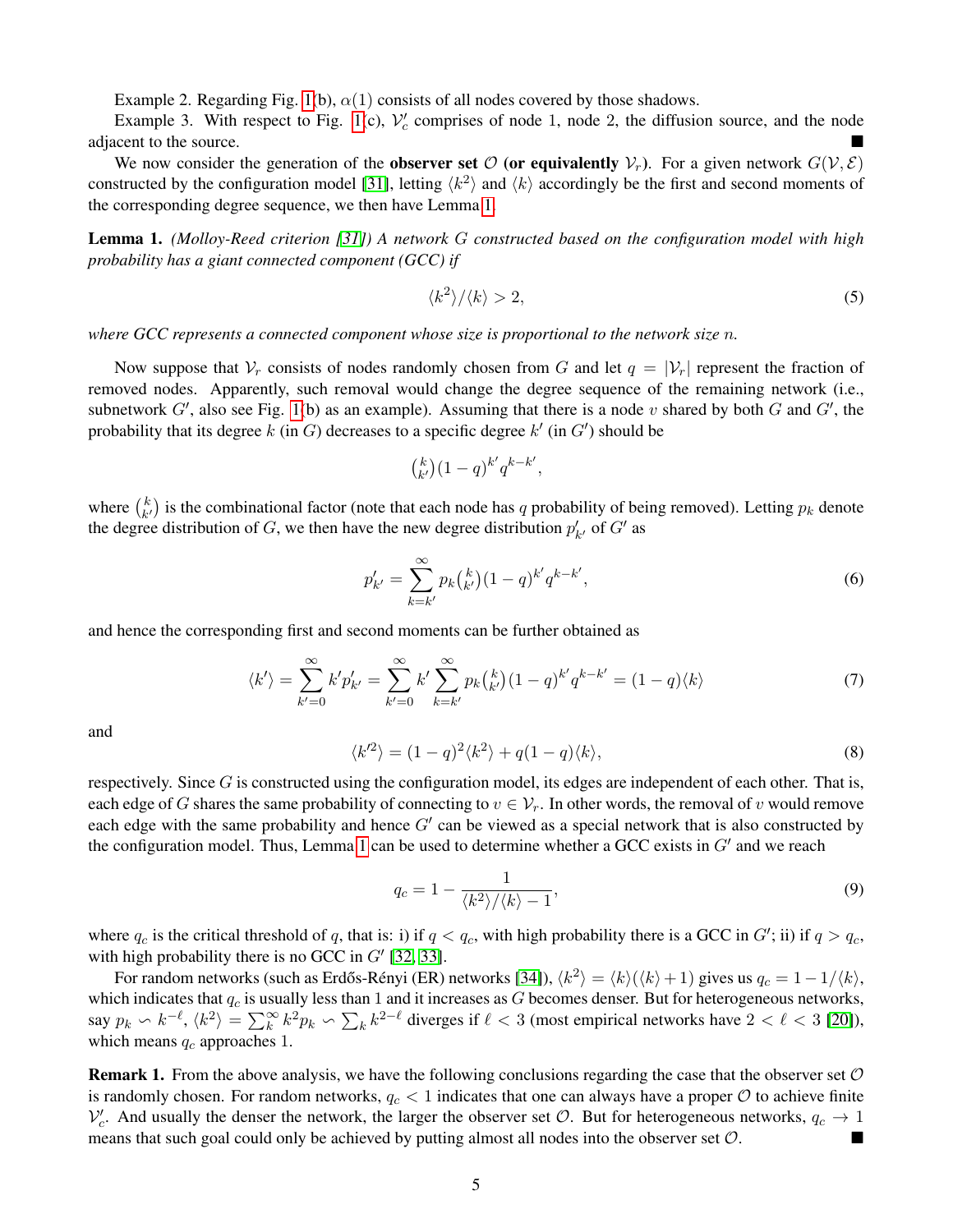We further consider the case that  $\mathcal O$  consists of hubs [\[35\]](#page-12-5), where hubs represent those nodes that have more connections in a particular network. Specifically, for a network  $G(V, \mathcal{E})$ , we first define a sequence S regarding V and assume that each element of S is uniquely associated with a node in G. Then, letting  $S(i) = u$  and  $S(j) = v$ if  $k_u \geq k_v$ , satisfying  $i < j$ , where  $k_u$  represents the degree of node u, we have  $\mathcal{O} = \{ \mathcal{S}(i), i \in [1, \lfloor nq + 0.5 \rfloor] \}.$ For heterogeneous networks under such removals on hubs, threshold  $q_c < 1$  can be achieved and obtained by numerically solving [\[36\]](#page-12-6)

$$
q_c^{(2-\ell)/(1-\ell)} - 2 = \frac{2-\ell}{3-\ell} k_{\min}(q_c^{(3-\ell)/(1-\ell)} - 1),\tag{10}
$$

where  $k_{\text{min}}$  is the minimum degree.

For  $\mathcal{V}'_c$ , however, we could not obtain an explicit equation to indicate whether it is finite. But we can roughly show that there should be  $q_c < 1$  that gives us a finite  $\mathcal{V}'_c$  for networks generated by the configuration model with degree distribution  $p_k \backsim k^{-\ell}$ . Supposing that the size of the LCC of G' is proportional to  $n^b$  with  $b < 1$ , then

<span id="page-5-0"></span>
$$
k_{\max}n^b/n\tag{11}
$$

gives us the possibly largest size of  $\mathcal{V}'_c$ , where  $k_{\text{max}}$  is the maximum degree of G and here we assume that such degree is unique. In the mentioned case,  $k_{\text{max}} = k_{\text{min}} n^{1/(\ell-1)}$  holds and hence it approaches 0 as  $n \to \infty$  if  $2 < \ell < 3$  (again, this is the case that we are particularly interested in), which indicates that one can always find some proper value of  $b > 0$  satisfying  $b < (\ell - 2)/(\ell - 1)$  for a given  $\ell$ . Note that, same as the random removal, each edge of G also shares the same probability of being removed. Hence, both the size of the LCC and the number of connections that node  $v_{\text{max}}$  has with  $V_o$  decrease as q increases, where  $v_{\text{max}}$  represents the node whose degree is  $k_{\text{max}}$ .

But for networks having  $k_{\max} \setminus n$  such as star-shape networks,  $\mathcal{V}'_c$  is still infinite when q is finite. In this case, the information of only infection time stamps of nodes in  $\mathcal O$  is apparently not enough. However, if the infection direction is also recorded, then the central node as the unique observer is fairly enough for the DSL problem in those star-shape networks. Note that most existing DSL methods would also fail in star-shape networks. Hence, we further assume that part of O, say  $\mathcal{O}_d$ , can also show the infection direction. Obviously,  $|\mathcal{V}'_c|$  is a monotonically decreasing function of  $|O_d|$  for a specific q. In particular, if  $O_d = O$ , then the size of  $V'_c$  would be bounded by the size of the LCC.

**Remark 2.** In general, finite  $V_c'$  of heterogeneous networks can be achieved by carefully choosing  $O$ . Or in other words, the configuration of  $O$  plays fundamental role for the suppression of  $V_c'$ . Associating  $O$  with the sequence S, such as random removal can be viewed as a removal over a random sequence S, our goal is now to acquire a better S that could give us a smaller  $V_c'$  in regard to a specific q. Besides, since the number of components that  $v_{\text{max}}$  connects to is usually difficult to measure especially for real-world networks, here we choose to achieve the containment of  $V_c'$  by curbing the LCC of G' (see also Eq. [\(11\)](#page-5-0)), which coincides with the suppression of the order parameter  $\mathcal{G}(q)$ .

Therefore, we reach

<span id="page-5-1"></span>
$$
\widehat{S} = \begin{cases}\n\arg\min_{S} q_c(S), & \text{if } \delta \text{ is given,} \\
\text{arg}\min_{S} F(S), & \text{otherwise,} \n\end{cases}
$$
\n(12)

where  $q_c(\mathcal{S}) = \arg \min_q \mathcal{G}(q) \leq \delta$ ,  $F(\mathcal{S}) = \sum_q \mathcal{G}(q)$ , and  $\delta$  is a given parameter (such as  $\delta = 0.01$ ). Eq. [\(12\)](#page-5-1) is also known as the network immunization problem which aims to contain epidemics by the isolation of as fewer nodes as possible [\[33\]](#page-12-3). And a lot of methods have been proposed to cope with such problem [\[21,](#page-11-10) [24,](#page-11-13) [25,](#page-11-14) [27,](#page-11-16) [37,](#page-12-7) [38,](#page-12-8) [39,](#page-12-9) [40\]](#page-12-10). Here we particularly choose and consider the approach based on the evolutionary framework (AEF) to construct  $S$  since it can achieve the state of the art in most networks.

We first introduce several auxiliary variables to the ease of description of AEF. Consider a given network  $G(\mathcal{V}, \mathcal{E})$  and the corresponding sequence S. Let  $\mathcal{S}_i^{\perp} = (\mathcal{S}_i, \mathcal{S}_{i+1}, ..., \mathcal{S}_h)$  , where  $\mathcal{S}_i$  is a subsequence of S. Likewise, denote  $G'(\mathcal{S}_i^{\perp})$  a subnetwork  $G'(\mathcal{V}', \mathcal{E}')$ , in which  $\mathcal{V}' = \{\mathcal{S}_i^{\perp}(j), \forall j\}$  and  $\mathcal{E}' = \mathcal{E} \cap (\mathcal{V}' \times \mathcal{V}')$ . Based on that, F of  $G'(\mathcal{S}_i^{\perp})$  regarding  $\mathcal{S}_i^{\perp}$  is written as  $F'(\mathcal{S}_i^{\perp})$ . Further, letting  $p'_{\text{max}} = |\text{LCC}|/n$  of  $G'$ , we define the critical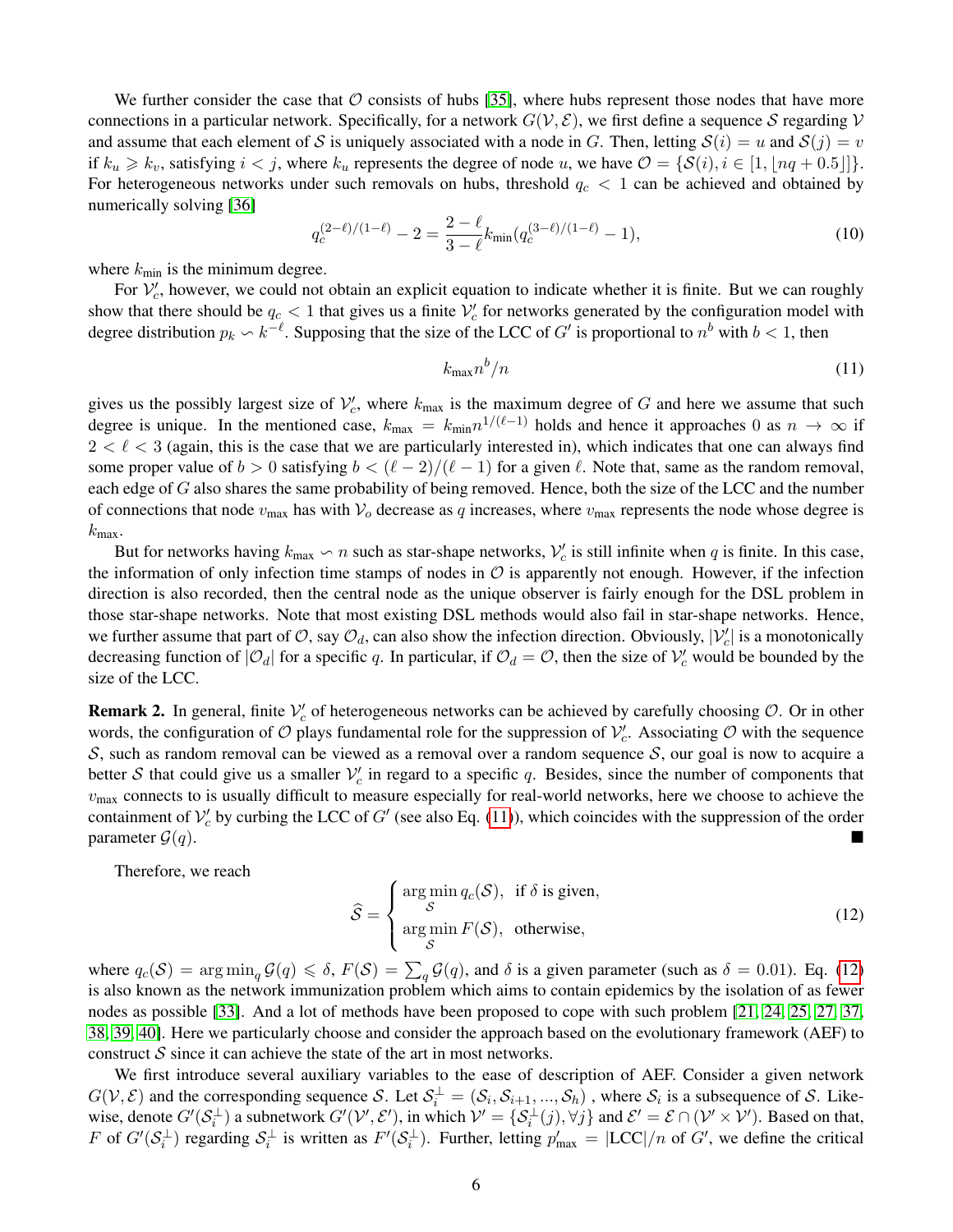subsequence  $S_c$  as the subsequence satisfying that  $p'_{\text{max}} \le \delta$  of  $G'(S_i^{\perp})$  and  $p'_{\text{max}} > \delta$  of  $G'((S_c, S_i^{\perp}))$ . Note that all  $F'$  is scaled by n, namely, the size of the studied network  $G$ .

The core of AEF is the relationship-related (RR) strategy that works by repeatedly pruning the whole sequence S. Specifically, per iteration T, RR keeps a new sequence S' (i.e.,  $S \leftarrow S'$ ) if  $F(S') < F(S)$  (or  $q_c(S') < q_c(S)$ ), which is obtained through the following steps. 1) Let  $j = n$ ,  $S' \leftarrow S$ , and  $G'(\mathcal{V}', \mathcal{E}')$  be a subnetwork of G, which consists of all nodes in  $\mathcal{V}' = \{ \mathcal{S}'(z), z \in [j,n] \}$  and the associated edges in  $\mathcal{E}' = \{ e_{uv}, \forall u, v \in \mathcal{V}' \}$ . 2) Construct the candidate set  $\bar{s}_j$  by randomly choosing  $\Delta$  times from  $\{S'(i), i \in [\max(j - r \times n, 1), j]\}$ , where  $\Delta \in [1, \hat{\Delta}]$ and  $r \in (0, \hat{r})$  are randomly generated per iteration, and  $\hat{\Delta}$  and  $\hat{r}$  are given parameters. 3) Choose the node u,

<span id="page-6-1"></span>
$$
u = \underset{v}{\arg\min} \xi(v), \forall v \in \bar{s}_i,\tag{13}
$$

where  $\xi(v) = \sum_{c_i \in c(v)} |c_i|$  or  $\xi(v) = \prod_{c_i \in c(v)} |c_i|$ , in which  $c(v)$  is the component set that node v would connect. 4) Update G' and S', namely,  $\mathcal{V}' \leftarrow \mathcal{V}' \cup \{u\}, \mathcal{E}' \leftarrow \mathcal{E}' \cup \{e_{uv}, \forall v \in \mathcal{V}', v \neq u\}$ , and swap  $\mathcal{S}'(j)$  and  $\mathcal{S}'(z)$ satisfying  $S'(z) = u$ . 5)  $j \leftarrow j - 1$ . 6) Repeat steps 2) - 5) until  $j = 1$ , which accounts for one round (see also Algorithm [1\)](#page-6-0). And RR acquires the solution by repeating steps 1) - 6)  $\hat{T}$  times.

<span id="page-6-0"></span>

| <b>Algorithm 1:</b> One round of RR [38]                                                                                           |  |  |
|------------------------------------------------------------------------------------------------------------------------------------|--|--|
| <b>Input:</b> $G(V, \mathcal{E}), S, \widehat{\Delta}, \widehat{r}$                                                                |  |  |
| Output: $S$                                                                                                                        |  |  |
| <b>1</b> Initialization: $V \leftarrow \{\}, \mathcal{E} \leftarrow \{\}, j \leftarrow n, S' \leftarrow S, \Delta, \text{ and } r$ |  |  |
| 2 while $j \geqslant 1$ do                                                                                                         |  |  |
| $j \leftarrow j-1$<br>$\overline{\mathbf{3}}$                                                                                      |  |  |
| $\overline{\mathbf{4}}$<br>Get the candidate set $\bar{s}_i$ based on $\Delta$ and r                                               |  |  |
| Choose node $u \in \overline{s}_i$ based on Eq. (13)<br>5                                                                          |  |  |
| Update $G'(\mathcal{V}', \mathcal{E}')$ and $\mathcal{S}'$<br>6                                                                    |  |  |
| 7 if $F(S') < F(S)$ then                                                                                                           |  |  |
| $\beta \leftarrow \mathcal{S}'$<br>8                                                                                               |  |  |
|                                                                                                                                    |  |  |

<span id="page-6-2"></span>Observation 2. *Supposing that*

$$
F_i' = F'(\mathcal{S}_i^{\perp} \leftarrow \mathcal{S}_{i+1}^{\perp}) = F'(\mathcal{S}_i^{\perp}) - F'(\mathcal{S}_{i+1}^{\perp})
$$
\n(14)

holds, then for a specific sequence S regarding a given network G,  $F'_i$  would be independent of  $F'_j$  if either  $i > j$ or  $j > i$  satisfies. That is, for such a case, the order of nodes in  $\mathcal{S}_i$  has no effect on  $F'_j$ *.*

AEF is developed based on RR and Observation [2.](#page-6-2) Specifically, at  $T_p$ , a random integer  $j(T_p) \in [\pi_1, \pi_2]$  is generated, where  $\pi_1$  and  $\pi_2$  are two given boundaries. Let  $\mathcal{S}_i = (\mathcal{S}(z))$ ,  $\forall z \in [j(T_p) \times (i-1)+1, \min(j(T_p) \times i)]$ . Then, for all subsequences  $S_i, \forall i \in [1, h]$ , RR with the optimization of F is conducted if  $\delta$  is unknown, otherwise,  $S_c$  is optimized by RR with  $q_c$  minimum.

Hence, the containment of  $V'$  has been achieved (see also Eq. [\(4\)](#page-3-3)), based on which existing DSL approaches can be used to further acquire the candidate set  $V_c \subset V'$  (see also Eq. [\(1\)](#page-3-0)). Here, since our goal is to have a framework that can effectively cope with the DSL problem in large-scale networks, we choose to propose the following approach. Let  $\mathcal{O}''$  be the effective periphery node set of  $\mathcal{V}_c''$  defined as

$$
\mathcal{O}'' = \{u, \forall u \in \mathcal{O}, \exists \Gamma(u) \cap \mathcal{V}'_c \neq \emptyset, t_u \neq \infty\},\tag{15}
$$

where

$$
\mathcal{V}_c'' = \bigcap_{\forall u \in \mathcal{O}'} \alpha(u). \tag{16}
$$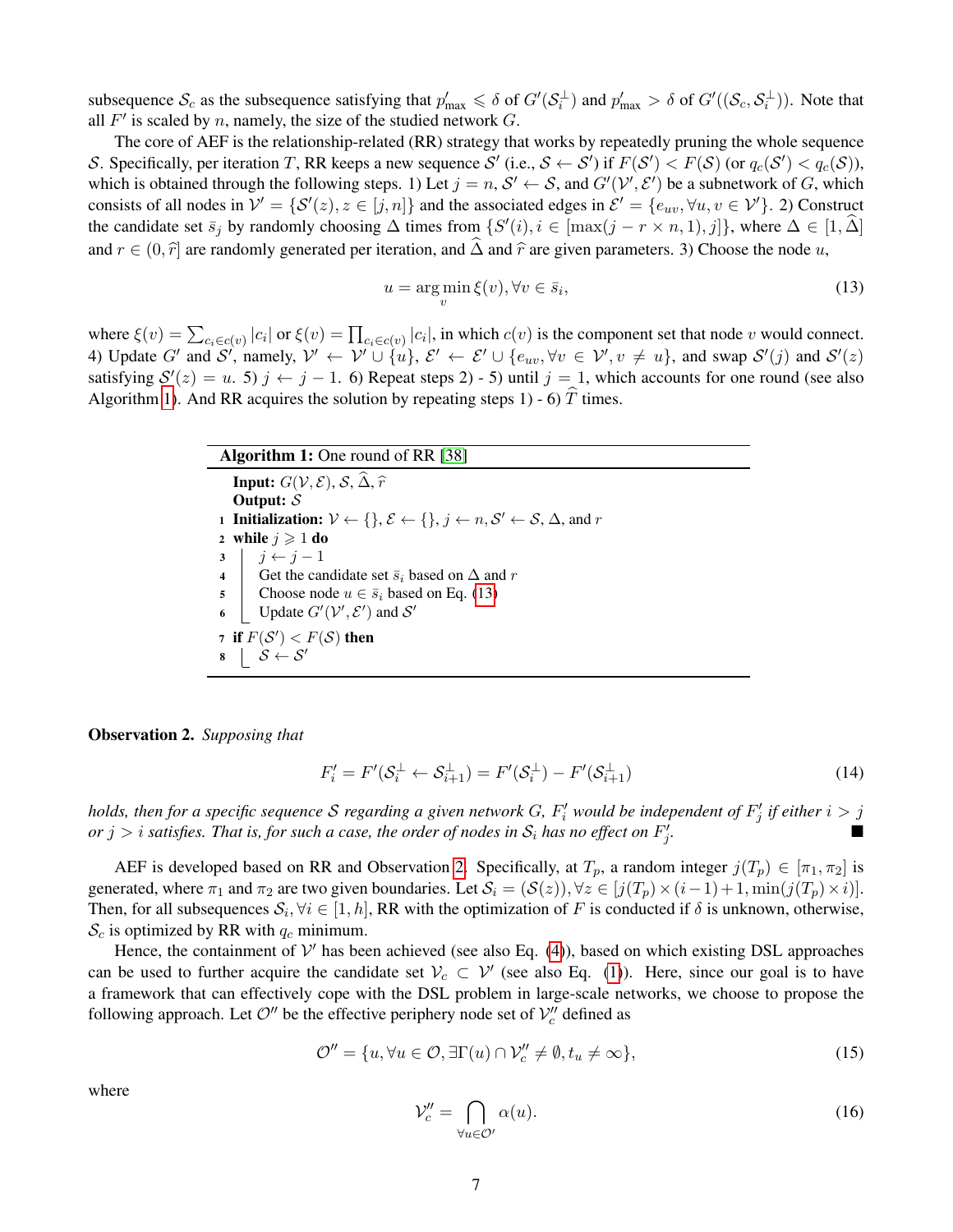Letting  $t_{\min} = \arg \min_{t_u} u, u \in \mathcal{O}^{\prime\prime}$ , we first refine the time stamp by  $t_u' = t_u - t_{\min}$ . Then, a Reverse-Influence-Sampling (RIS) [\[41\]](#page-12-11) like strategy is conducted to infer the source  $\hat{v}_c$ , which works in the following processes. 1) Let  $\Lambda = \{\}\$ and  $G''(\mathcal{V}', \mathcal{E}'')$  be the reverse network of  $G'(\mathcal{V}', \mathcal{E}')$  satisfying that  $|\mathcal{E}''| \equiv |\mathcal{E}'|$  and  $e_{uv} \in \mathcal{E}''$  if  $e_{vu} \in \mathcal{E}'$ . 2) Randomly choose a node  $u \in \mathcal{O}''$  and let  $t''_u = t'_0 + t'_u$ , where  $t'_0$  is randomly generated from  $[0, \hat{t}_0]$  and  $\hat{t}_0$  is a given parameter. 3) View u as the source and transmits  $\varsigma$  to one of its randomly chosen neighbors, and then it recovers. 4) Such transmission repeats  $t''_u$  steps and denote the latest infected node by v. 5) Let  $\Lambda = \Lambda \cup \{v\}$ . 6) Repeat 2)-5)  $T_A$  times. Using  $\theta(v)$  to represent the frequency that a node  $v \in \Lambda$  has regarding  $\Lambda$ , then we estimate the source  $\hat{v}_c$  by

$$
\widehat{v}_c = \arg\max_v \theta(v). \tag{17}
$$

The candidate set  $V_c$  (see also Eq. [\(1\)](#page-3-0)) is finally acquired by simply considering a few layers of neighbors of  $\hat{v}_c$ .

**Remark 3.** Relying on AEF a finite  $V_c'$  can be achieved by a small O, especially when  $O_d$  is large, i.e., the larger the  $R_d$ , the better the corresponding result, where  $R_d = |\mathcal{O}_d|/|\mathcal{O}|$  characterizes the rate of  $\mathcal{O}_d$  regarding  $\mathcal{O}$ . In particular, in tandem with the approach that we present to draw  $V_c$  from  $V_c'$ , we name such framework as the Percolation-based Evolutionary Framework (PrEF) for the diffusion-source-localization problem. Note that other strategies can also be further developed or integrated into PrEF to acquire  $V_c$  based on  $V_c$ , such as those existing DSL methods.

<span id="page-7-0"></span>

<span id="page-7-1"></span>Figure 2: The fraction of the candidate set  $\phi$  as a function of the infection probability  $\beta_1$  regarding SIR<sub>1</sub> with  $\gamma_1 = 0.1$ . (a) The ER network with  $\langle k \rangle = 3.50$  and  $q_c = 0.2100$ . (b) The SF network with  $\langle k \rangle = 4.00$ ,  $\ell = 3.0$ , and  $q_c = 0.1150$ . (c) The PG network with  $q_c = 0.0810$ . (d) The SCM network with  $q_c = 0.0664$ . Samples are generated at  $\varepsilon = 0.10$ .

#### 5 Results

Competitors. We mainly compare the proposed approach with the Jordan-Center (JC) method [\[12\]](#page-11-1) that gen-erally achieves comparable results in most cases [\[11,](#page-11-0) [15,](#page-11-4) [18\]](#page-11-7). For JC, the corresponding candidate set  $V_c$  is constructed based on the associated node rank since neighbor-based strategy usually results in much larger  $\mathcal{V}_c$ . Meanwhile,  $O$  consists of hubs is also considered as a baseline, say Hubs s. Besides, since most current DSL approaches do not work for large networks, we also verify the performance of the proposed method by comparing it with approaches from the network immunization field, including the collective influence (CI) [\[21\]](#page-11-10), the minsum and reverse-greedy (MSRG) strategy [\[27\]](#page-11-16), and the FINDER (FInding key players in Networks through DEep Reinforcement learning) method [\[25\]](#page-11-14).

Settings. JC considers all infected and recovered nodes to achieve the source localization. PrEF is conducted with  $\hat{\Delta} = 50$ ,  $\hat{r} = 1$ ,  $\hat{T} = 20$ ,  $\pi_1 = 1$ ,  $\pi_2 = [0.1 \times n]$ ,  $T_p = 5,000$  for networks of  $n \leq 10^5$ ,  $T_p = 2,500$  for  $10^5 < n < 10^6$   $T_p = 500$  for  $n > 10^6$  (AEF), and  $T_p = 10^6$  (DIS). Boxides, we use  $\text{Der}(B_n)$  $10^5 < n \leq 10^6$ ,  $T_p = 500$  for  $n > 10^6$  (AEF), and  $T_\Lambda = 10^6$  (RIS). Besides, we use PrEF( $R_d$ ) to represent PrEF regarding a specific R<sub>d</sub>. In addition, for each network,  $q_c$  is obtained at  $\mathcal{G}(q_c) \approx 0.005$  of AEF.

**Diffusion models.** SIR<sub>1</sub>:  $\beta_{uv} = \beta_1$  and  $\gamma_u = \gamma_1$ ,  $\forall u, v \in V$ . SIR<sub>2</sub>:  $\beta_{uv} \in [\beta_0, \beta_1]$  and  $\gamma_u = 0$ ,  $\forall u, v \in V$ , i.e., the Susceptible-Infected (SI) model [\[29\]](#page-11-18). SIR<sub>3</sub>:  $\beta_{uv} \in [\beta_0, \beta_1]$  and  $\gamma_u = 1, \forall u, v \in V$ , i.e., the Independent Cascade (IC) model [\[42,](#page-12-12) [43\]](#page-12-13).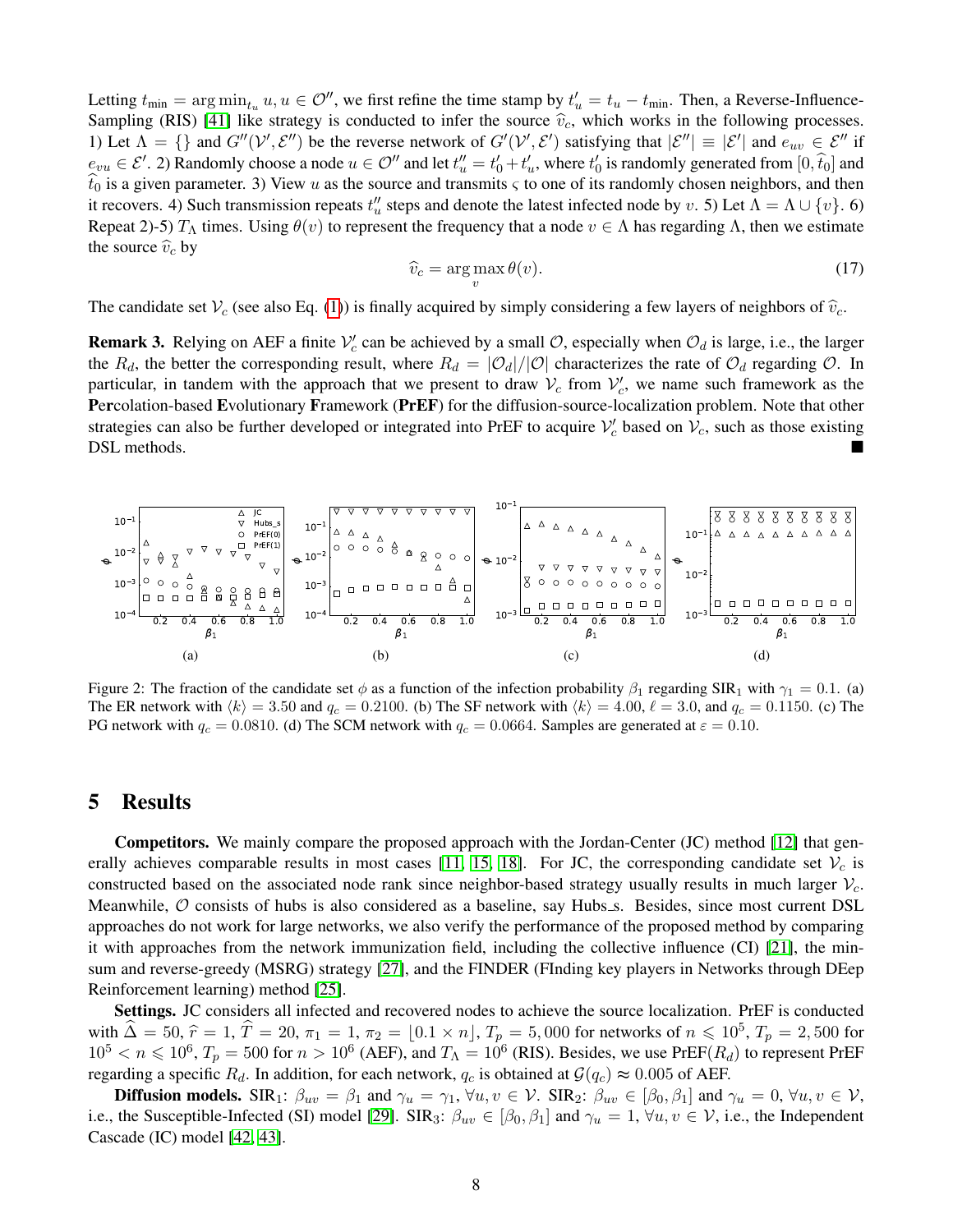Letting  $n(t, I)$  and  $n(t, R)$  accordingly be the number of nodes in infection and recovery states at t of a particular diffusion  $\zeta(G, v_s, M, t)$ , we generate a DSL sample by the following processes. 1) A node  $v_s \in V$  is randomly chosen as the diffusion source to trigger  $\zeta$ . 2)  $\zeta$  is terminated at the moment when

$$
(n(t,\mathbf{I}) + n(t,\mathbf{R}))/n \geqslant \varepsilon,
$$

where  $\varepsilon$  is the outbreak range rate. Note that  $(n(t, I) + n(t, R))/n$  might be much larger than  $\varepsilon$  if the infection probability is large.

**Evaluation metric.** We mainly consider the fraction of the candidate set (see also Eq. [\(1\)](#page-3-0)),  $\phi$ , to evaluate the performance of the proposed method, which is defined as

$$
\phi=|\mathcal{V}_c|/n.
$$

<span id="page-8-0"></span>In what follows,  $\phi$  is the mean drawn from over 1,000 independent realizations if there is no special explantation. Besides, we also use  $\phi(\cdot)$  to denote  $\phi$  of a specific approach, such as  $\phi$ (PrEF) represents  $\phi$  of PrEF.

| <b>Networks</b> | $n\,$   | m           |
|-----------------|---------|-------------|
| ER.             | 10,000  | 35,000      |
| SF              | 10,000  | 40,000      |
| P <sub>G</sub>  | 4,941   | 6,594       |
| <b>SCM</b>      | 7,228   | 24,784      |
| <b>LOCG</b>     | 196,591 | 950, 327    |
| WG              | 875,713 | 4, 322, 051 |

Table 1: Experimental networks.

Networks. We consider both model networks (including the ER network [\[34\]](#page-12-4) and scale-free (SF) network [\[30\]](#page-12-0)) and empirical networks (including the Power Grid (PG) network [\[19\]](#page-11-8), the Scottish-cattle-movement (SCM) network [\[37\]](#page-12-7), the loc-Gowalla (LOCG) network [\[44\]](#page-12-14), and the web-Google (WG) network [\[45\]](#page-12-15)). We choose the PG network since it is widely used to evaluate the performance of DSL approaches. Rather than that, the rest are all highly associated with the DSL problem. In particular, the SCM network is a network of Scottish cattle movements, on which the study of the DSL problem plays important role for food security [\[46\]](#page-12-16). Besides, the LOCG is a location-based online social network and the WG network is a network of Google web whose nodes represent web pages and edges are hyperlinks among them. The study of them can potentially contribute to the containment of misinformation. The basic information regarding those networks can be found in Table [1.](#page-8-0)

<span id="page-8-3"></span>

<span id="page-8-2"></span><span id="page-8-1"></span>Figure 3:  $\phi$  as a function of the outbreak range rate  $\varepsilon$ , where SIR<sub>1</sub> with  $\beta_1 = 0.5$  and  $\gamma_1 = 0.1$  is considered. (a) The ER network. (b) The SF network. (c) The PG network. (d) The SCM network.

**Results.** We first fix q to verify the performance of PrEF over varied infection probability  $\beta_1$ . Indeed, if the diffusion is symmetrical, JC would be an effective estimator (see Figs. [2a](#page-7-0) and [2b](#page-7-1) when  $\beta_1$  is large). But such effectiveness sharply decreases as  $\beta_1$  decreases. By contrast, PrEF has steady performance for the whole range of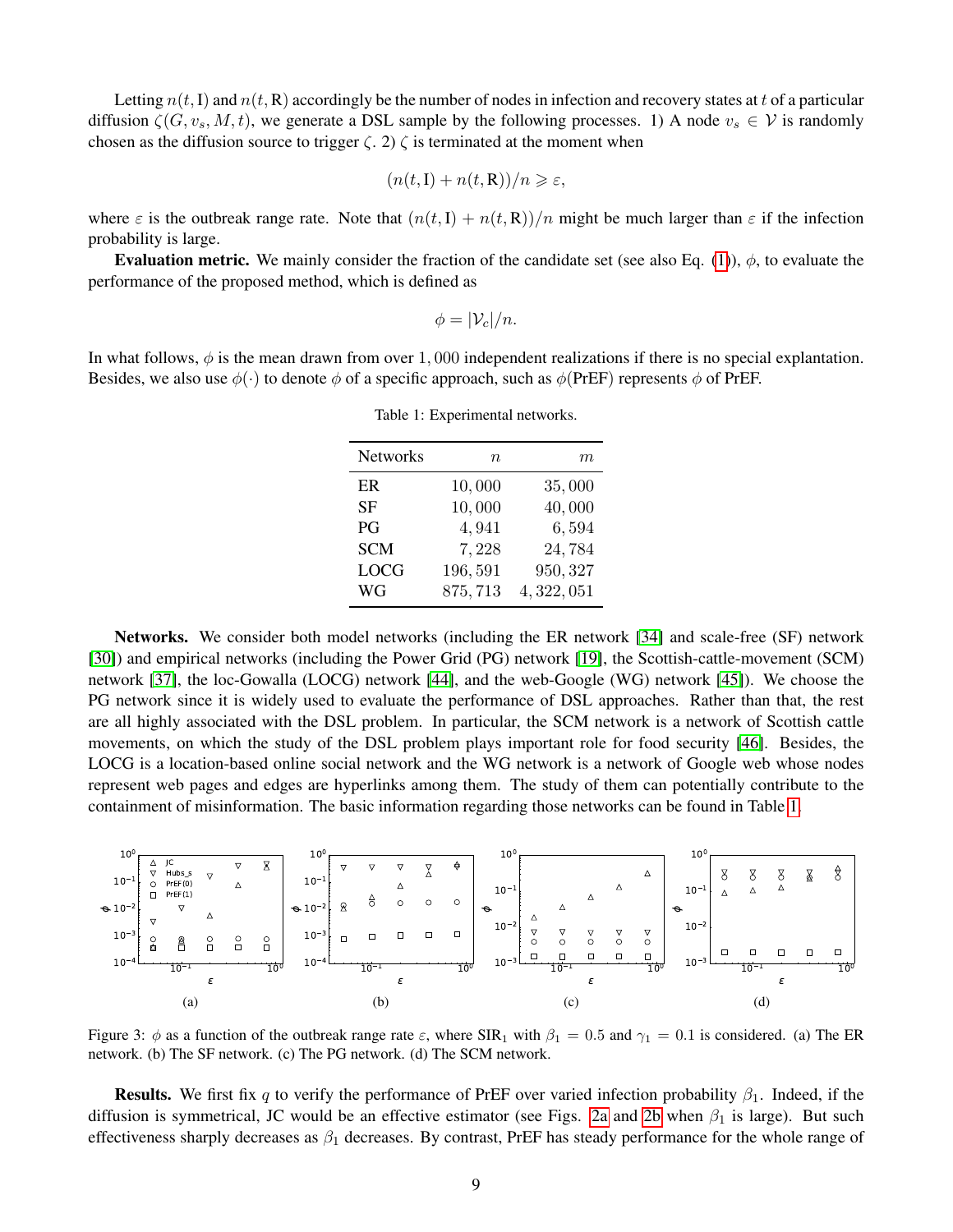<span id="page-9-0"></span>

Figure 4:  $\phi$  as a function of the fraction of observers q. Here SIR<sub>1</sub> is conducted with  $\beta_1 = 0.5$ ,  $\gamma_1 = 0.1$ , and  $\varepsilon = 0.10$ . (a) and (b) The LOCG network. (c) and (d) The WG network. Besides,  $R_d = 0$  is for (a) and (c), and  $R_d = 1$  for (b) and (d).

 $\beta_1$  and is much better than JC when  $\beta_1$  is small, such as  $\phi(\text{PrEF}(1)) = 0.0004$  versus  $\phi(\text{JC}) = 0.0721$  at  $\beta_1 = 0.1$ in the SF network. Besides, PrEF(0) apparently works better in the ER network compared to the SF network, which indicates that  $k_{\text{max}}$  might have impact on the effectiveness of PrEF(0) since the SF network has a much larger  $k_{\text{max}}$ . To further demonstrate that, we also consider two empirical networks: the Power Grid network (with  $k_{\text{max}} = 19$ ) and the Scottish network (with  $k_{\text{max}} = 3667$ ). As shown in Figs. [3c](#page-8-1) and [3d,](#page-8-2) even Hubs s is more effective than JC in the Power Grid network but, JC, Hubs  $s$ , and PrEF $(0)$  all fail in the Scottish network. Rather than that, PrEF $(1)$ works extremely well in both cases. Further considering the fraction of the candidate set  $\phi$  as a function of the outbreak range rate  $\varepsilon$  (Fig. [3\)](#page-8-3), PrEF(0) and PrEF(1) still have stable performance while  $\phi$ (JC) rapidly increases as φ.

<span id="page-9-1"></span>

Figure 5:  $\phi$  of  $R_d$  regarding SIR<sub>1</sub> with  $\beta_1 = 0.5$  and  $\gamma_1 = 0.1$ , where 'Random' represents that  $\mathcal{O}_d$  is randomly chosen from  $\mathcal O$  while 'Importance' corresponds to the case that  $\mathcal O_d$  is generated relying on S. (a) The ER network. (b) The SF network. (c) The PG network. (d) The SCM network. Samples are generated at  $\varepsilon = 0.10$ .

<span id="page-9-2"></span>

Figure 6:  $\phi$  of  $\varepsilon$  regarding SIR<sub>1</sub>, SIR<sub>2</sub>, and SIR<sub>3</sub>, where SIR<sub>1</sub> is with  $\beta_1 = 0.5$  and  $\gamma_1 = 0.1$ , and  $\beta_{uv} \in [0,1]$  of SIR<sub>2</sub> and  $\beta_{uv} \in [0.5, 1]$  of SIR<sub>3</sub> both are randomly generated. (a) The ER network. (b) The SF network. (c) The PG network. (d) The SCM network. Solid and unfilled marks are associated with  $PrEF(0)$  and  $PrEF(1)$ , respectively.

We further evaluate the performance of PrEF under different  $q$  by comparing it with CI, MSRG, and FINDER on the two large networks. From those results shown in Fig. [4,](#page-9-0) we have the following conclusions: i)  $\phi \to 1$  when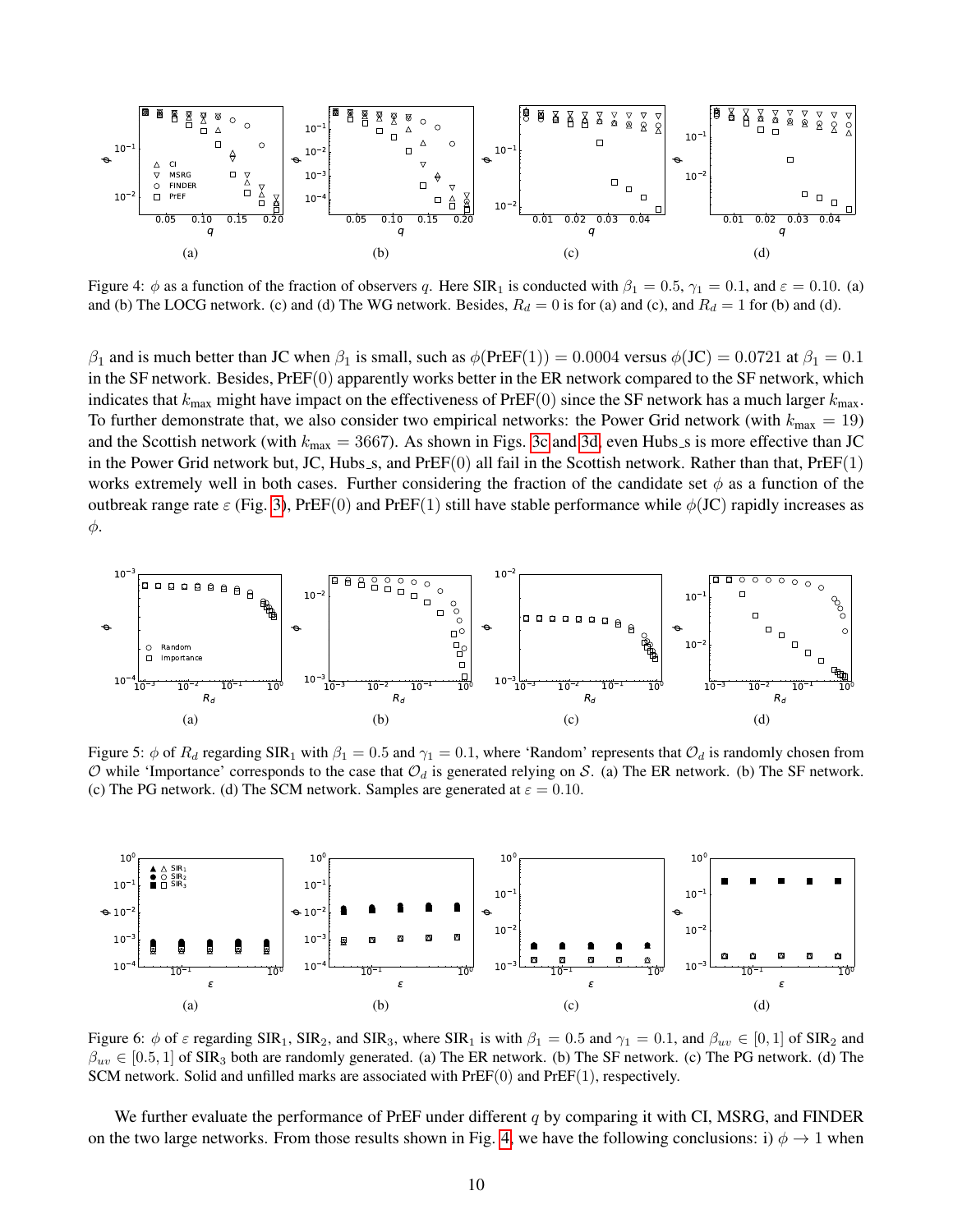$q \to 0$ , which is in accordance with our previous discussion, i.e.,  $\mathcal{G}(q) \to 1$  when  $q \to 0$ ; ii) A specific method S that has better performance regarding  $R_d = 0$  usually also works better with respect to  $R_d = 1$ ; iii) For a specific q, PrEF always has much smaller  $\phi$  compared to CI, MSRG, and FINDER, especially for the WG network. Indeed, the size of the observer set  $\mathcal{O}$ , the value of  $R_d$  (see also Fig. [5\)](#page-9-1), the strategy generating  $\mathcal O$  all play fundamental roles for minimizing  $\phi$ . In particular, PrEF has the best performance for almost all range of q. Besides, results in Fig. [6](#page-9-2) further demonstrate that the proposed method is also stable against varied diffusion models.

# 6 Conclusion

Aiming at the development of the-state-of-the-art approach to cope with the DSL problem for large networks, the PrEF method has been developed based on the network percolation and evolutionary computation, which can effectively narrow our search region of the diffusion source. Specifically, We have found that the DSL problem is in a degree equivalent to the network immunization problem if viewing immune nodes as observers, and hence it can be tackled in a similar scheme. In particular, we have demonstrated that the search region would be bounded by the LCC if the direction information of the diffusion is known, regardless of the network structure. But for the case that only the time stamp is recorded, both LCC and the largest degree have impact on the search region. We have also conducted extensive experiments to evaluate the performance of the proposed method. Results show that our method is much more effective, efficient, and stable compared to existing approaches.

#### References

- <span id="page-10-0"></span>[1] D. Shah and T. Zaman, "Detecting sources of computer viruses in networks: theory and experiment," in *Proceedings of the ACM SIGMETRICS international conference on Measurement and modeling of computer systems*, 2010, pp. 203–214.
- <span id="page-10-1"></span>[2] P. C. Pinto, P. Thiran, and M. Vetterli, "Locating the source of diffusion in large-scale networks," *Physical review letters*, vol. 109, no. 6, p. 068702, 2012.
- <span id="page-10-2"></span>[3] S. S. Ali, T. Anwar, A. Rastogi, and S. A. M. Rizvi, "Epa: Exoneration and prominence based age for infection source identification," in *Proceedings of the 28th ACM International Conference on Information and Knowledge Management*, 2019, pp. 891–900.
- <span id="page-10-3"></span>[4] C. D. Harvell, C. E. Mitchell, J. R. Ward, S. Altizer, A. P. Dobson, R. S. Ostfeld, and M. D. Samuel, "Climate warming and disease risks for terrestrial and marine biota," *Science*, vol. 296, no. 5576, pp. 2158–2162, 2002.
- <span id="page-10-4"></span>[5] F. Brauer, C. Castillo-Chavez, and C. Castillo-Chavez, *Mathematical models in population biology and epidemiology*. Springer, 2012, vol. 2.
- <span id="page-10-5"></span>[6] A. J. McMichael, D. H. Campbell-Lendrum, C. F. Corvalán, K. L. Ebi, A. Githeko, J. D. Scheraga, and A. Woodward, *Climate change and human health: risks and responses*. World Health Organization, 2003.
- <span id="page-10-6"></span>[7] D. T. Jamison, L. H. Summers, G. Alleyne, K. J. Arrow, S. Berkley, A. Binagwaho, F. Bustreo, D. Evans, R. G. Feachem, J. Frenk *et al.*, "Global health 2035: a world converging within a generation," *The Lancet*, vol. 382, no. 9908, pp. 1898–1955, 2013.
- <span id="page-10-7"></span>[8] X. Zhou and R. Zafarani, "A survey of fake news: Fundamental theories, detection methods, and opportunities," *ACM Computing Surveys (CSUR)*, vol. 53, no. 5, pp. 1–40, 2020.
- <span id="page-10-8"></span>[9] S. Sahoo, S. K. Padhy, J. Ipsita, A. Mehra, and S. Grover, "Demystifying the myths about covid-19 infection and its societal importance," *Asian journal of psychiatry*, vol. 54, p. 102244, 2020.
- <span id="page-10-9"></span>[10] K. Rapoza, "Can 'fake news' impact the stock market?" [https://www.forbes.com/sites/kenrapoza/2017/02/](https://www.forbes.com/sites/kenrapoza/2017/02/26/can-fake-news-impact-the-stock-market/?sh=5f820b392fac) [26/can-fake-news-impact-the-stock-market/?sh=5f820b392fac,](https://www.forbes.com/sites/kenrapoza/2017/02/26/can-fake-news-impact-the-stock-market/?sh=5f820b392fac) 2017, accessed: 2021-09-15.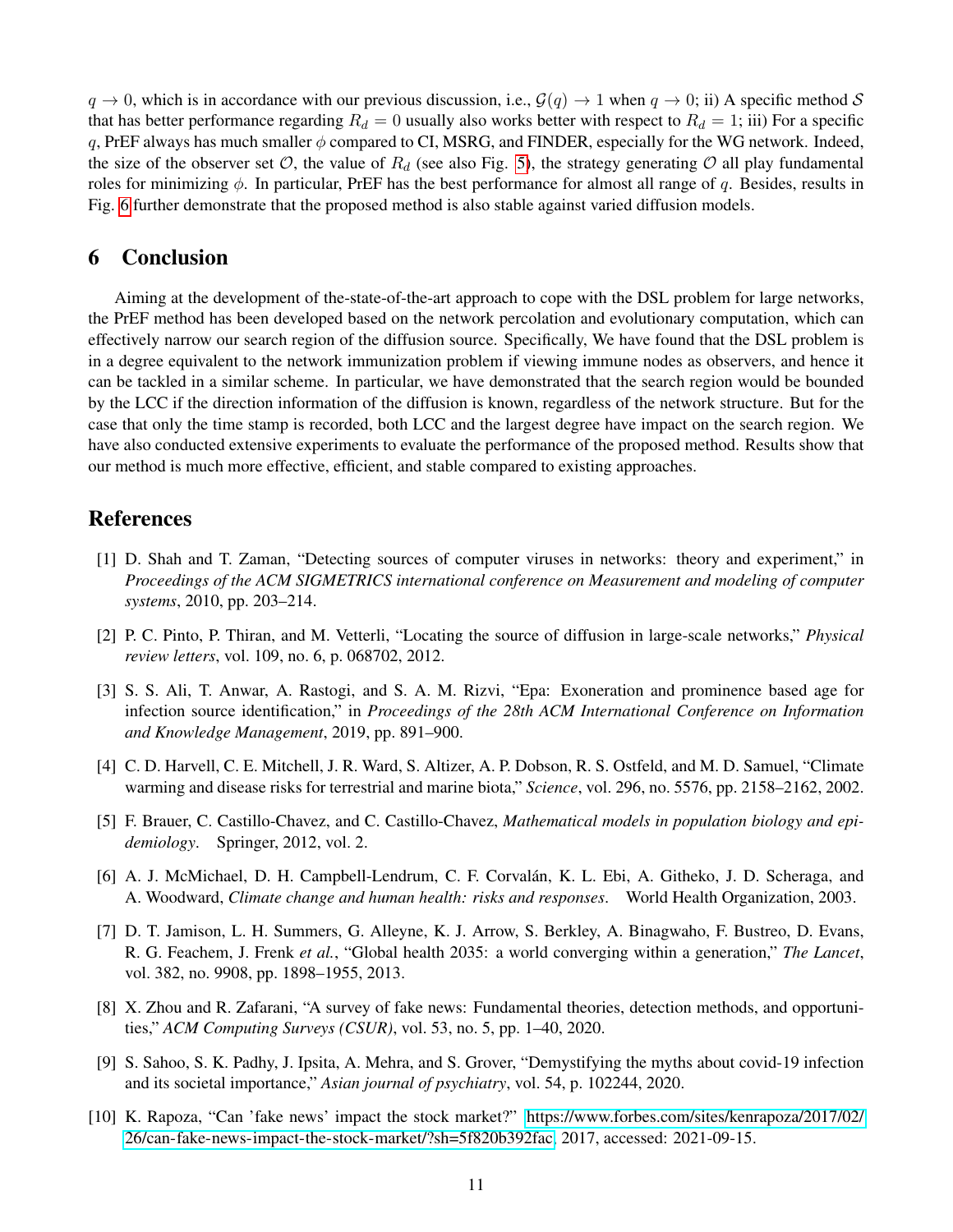- <span id="page-11-0"></span>[11] J. Choi, S. Moon, J. Woo, K. Son, J. Shin, and Y. Yi, "Information source finding in networks: Querying with budgets," *IEEE/ACM Transactions on Networking*, vol. 28, no. 5, pp. 2271–2284, 2020.
- <span id="page-11-1"></span>[12] K. Zhu and L. Ying, "Information source detection in the sir model: A sample-path-based approach," *IEEE/ACM Transactions on Networking*, vol. 24, no. 1, pp. 408–421, 2014.
- <span id="page-11-2"></span>[13] Z. Wang, W. Dong, W. Zhang, and C. W. Tan, "Rumor source detection with multiple observations: Fundamental limits and algorithms," *ACM SIGMETRICS Performance Evaluation Review*, vol. 42, no. 1, pp. 1–13, 2014.
- <span id="page-11-3"></span>[14] J. Jiang, S. Wen, S. Yu, Y. Xiang, and W. Zhou, "Identifying propagation sources in networks: State-of-the-art and comparative studies," *IEEE Communications Surveys & Tutorials*, vol. 19, no. 1, pp. 465–481, 2016.
- <span id="page-11-4"></span>[15] A. Y. Lokhov, M. Mézard, H. Ohta, and L. Zdeborová, "Inferring the origin of an epidemic with a dynamic message-passing algorithm," *Physical Review E*, vol. 90, no. 1, p. 012801, 2014.
- <span id="page-11-5"></span>[16] D. Shah and T. Zaman, "Rumor centrality: a universal source detector," in *Proceedings of the 12th ACM SIGMETRICS/PERFORMANCE joint international conference on Measurement and Modeling of Computer Systems*, 2012, pp. 199–210.
- <span id="page-11-6"></span>[17] W. Dong, W. Zhang, and C. W. Tan, "Rooting out the rumor culprit from suspects," in *2013 IEEE International Symposium on Information Theory*. IEEE, 2013, pp. 2671–2675.
- <span id="page-11-7"></span>[18] Y. Chai, Y. Wang, and L. Zhu, "Information sources estimation in time-varying networks," *IEEE Transactions on Information Forensics and Security*, vol. 16, pp. 2621–2636, 2021.
- <span id="page-11-8"></span>[19] D. J. Watts and S. H. Strogatz, "Collective dynamics of 'small-world' networks," *Nature*, vol. 393, no. 6684, pp. 440–442, 1998.
- <span id="page-11-9"></span>[20] M. Newman, *Networks*. Oxford university press, 2018.
- <span id="page-11-10"></span>[21] F. Morone and H. A. Makse, "Influence maximization in complex networks through optimal percolation," *Nature*, vol. 524, no. 7563, pp. 65–68, 2015.
- <span id="page-11-11"></span>[22] R. Cohen, S. Havlin, and D. Ben-Avraham, "Efficient immunization strategies for computer networks and populations," *Physical Review Letters*, vol. 91, no. 24, p. 247901, 2003.
- <span id="page-11-12"></span>[23] Y. Liu, Y. Deng, and B. Wei, "Local immunization strategy based on the scores of nodes," *Chaos: An Interdisciplinary Journal of Nonlinear Science*, vol. 26, no. 1, p. 013106, 2016.
- <span id="page-11-13"></span>[24] X.-L. Ren, N. Gleinig, D. Helbing, and N. Antulov-Fantulin, "Generalized network dismantling," *Proceedings of the national academy of sciences*, vol. 116, no. 14, pp. 6554–6559, 2019.
- <span id="page-11-14"></span>[25] C. Fan, L. Zeng, Y. Sun, and Y.-Y. Liu, "Finding key players in complex networks through deep reinforcement learning," *Nature Machine Intelligence*, pp. 1–8, 2020.
- <span id="page-11-15"></span>[26] S. Mugisha and H.-J. Zhou, "Identifying optimal targets of network attack by belief propagation," *Physical Review E*, vol. 94, no. 1, p. 012305, 2016.
- <span id="page-11-16"></span>[27] A. Braunstein, L. DallAsta, G. Semerjian, and L. Zdeborová, "Network dismantling," Proceedings of the *National Academy of Sciences*, vol. 113, no. 44, pp. 12 368–12 373, 2016.
- <span id="page-11-17"></span>[28] D. Stauffer and A. Aharony, *Introduction to percolation theory*. CRC press, 2018.
- <span id="page-11-18"></span>[29] M. J. Keeling and P. Rohani, *Modeling infectious diseases in humans and animals*. Princeton university press, 2011.